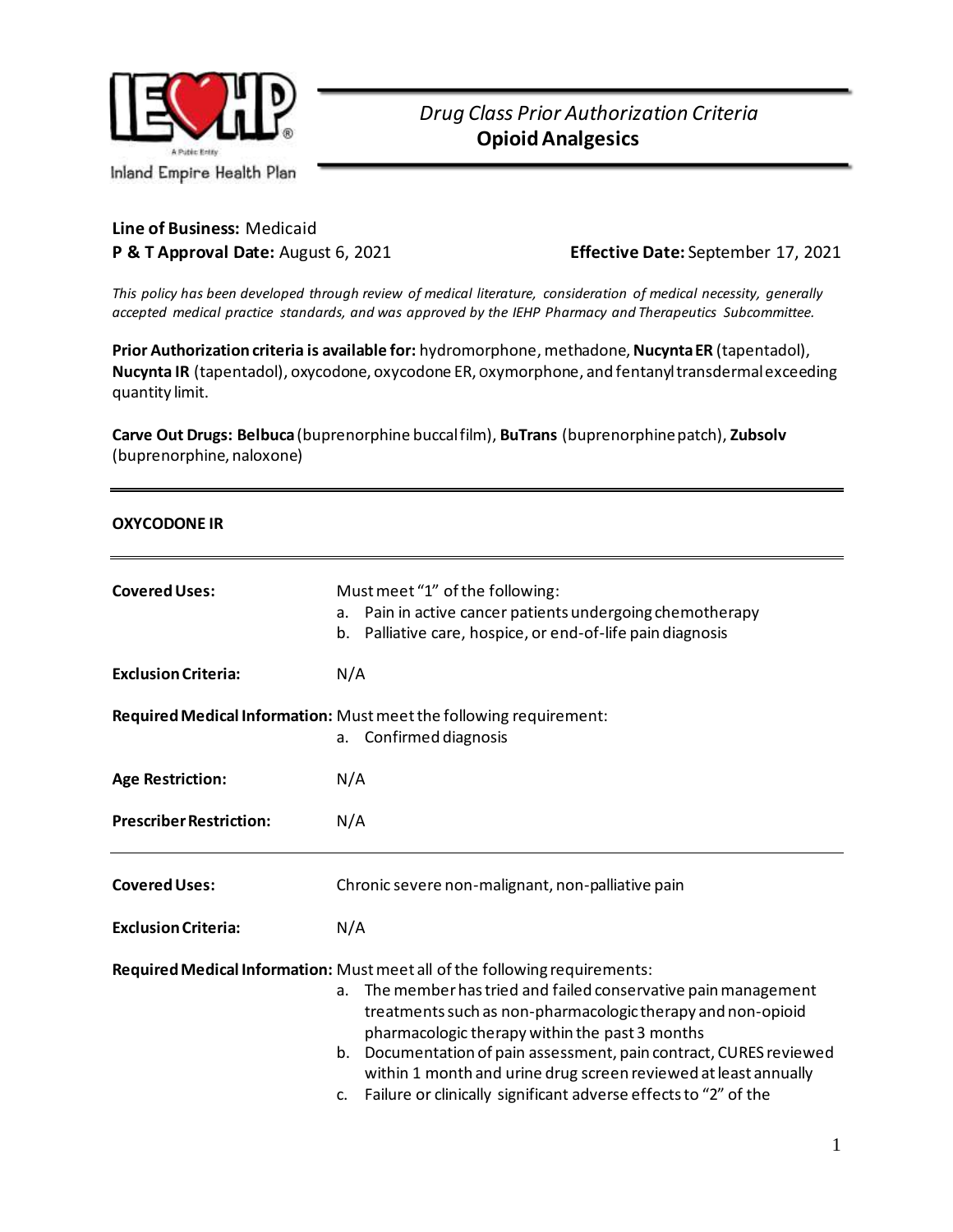

|                                                     | formulary alternatives: hydrocodone/acetaminophen,<br>morphine IR, or oxycodone/acetaminophen, as evidenced<br>by "1" of the following requirements:<br>Documented hypersensitivity or intolerable adverse effects<br>i.<br>(e.g. hives) that necessitate alternate opioid medication<br>Documented optimal dosage titration of current opioid<br>ii.<br>regimen as tolerated over a period of 3 months                                                                                                                                                   |  |  |
|-----------------------------------------------------|-----------------------------------------------------------------------------------------------------------------------------------------------------------------------------------------------------------------------------------------------------------------------------------------------------------------------------------------------------------------------------------------------------------------------------------------------------------------------------------------------------------------------------------------------------------|--|--|
| <b>Age Restriction:</b>                             | N/A                                                                                                                                                                                                                                                                                                                                                                                                                                                                                                                                                       |  |  |
| <b>Prescriber Restriction:</b>                      | N/A                                                                                                                                                                                                                                                                                                                                                                                                                                                                                                                                                       |  |  |
| NUCYNTA IR (TAPENTADOL), OXYMORPHONE, HYDROMORPHONE |                                                                                                                                                                                                                                                                                                                                                                                                                                                                                                                                                           |  |  |
| <b>Covered Uses:</b>                                | Must meet "1" of the following:<br>a. Pain in active cancer patients undergoing chemotherapy<br>b. Palliative care, hospice, or end-of-life pain diagnosis                                                                                                                                                                                                                                                                                                                                                                                                |  |  |
| <b>Exclusion Criteria:</b>                          | N/A                                                                                                                                                                                                                                                                                                                                                                                                                                                                                                                                                       |  |  |
|                                                     | Required Medical Information: Must meet the following requirement:<br>Confirmed diagnosis<br>a.                                                                                                                                                                                                                                                                                                                                                                                                                                                           |  |  |
| <b>Age Restriction:</b>                             | N/A                                                                                                                                                                                                                                                                                                                                                                                                                                                                                                                                                       |  |  |
| <b>Prescriber Restriction:</b>                      | N/A                                                                                                                                                                                                                                                                                                                                                                                                                                                                                                                                                       |  |  |
| <b>Covered Uses:</b>                                | Chronic severe non-malignant, non-palliative pain                                                                                                                                                                                                                                                                                                                                                                                                                                                                                                         |  |  |
| <b>Exclusion Criteria:</b>                          | N/A                                                                                                                                                                                                                                                                                                                                                                                                                                                                                                                                                       |  |  |
|                                                     | Required Medical Information: Must meet all of the following requirements:<br>The member has tried and failed conservative pain management<br>a.<br>treatments such as non-pharmacologic therapy and non-opioid<br>pharmacologic therapy within the past 3 months<br>b. Documentation of pain assessment, pain contract, CURES reviewed<br>within 1 month and urine drug screen reviewed at least annually<br>Failure or clinically significant adverse effects to "2" of the formulary<br>c.<br>alternatives: hydrocodone/acetaminophen, morphine IR, or |  |  |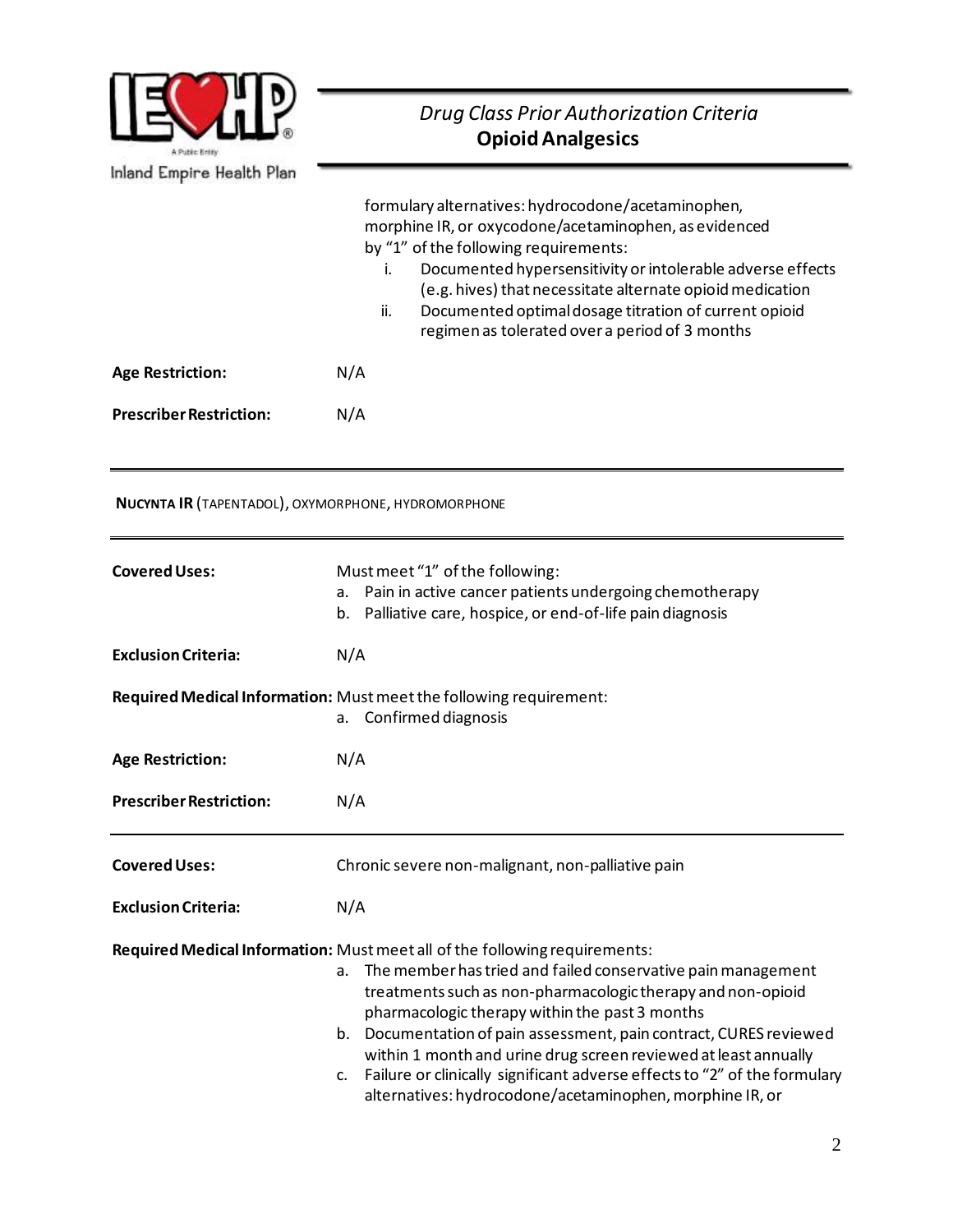

|                                | oxycodone/acetaminophen; and oxycodone IR, as evidenced by "1"<br>of the following requirements:<br>Documented hypersensitivity or intolerable adverse effects<br>i.<br>(e.g. hives) that necessitate alternate opioid medication<br>Documented optimal dosage titration of current opioid<br>ii.<br>regimen as tolerated over a period of 3 months                                                                                                                                                                                                           |
|--------------------------------|---------------------------------------------------------------------------------------------------------------------------------------------------------------------------------------------------------------------------------------------------------------------------------------------------------------------------------------------------------------------------------------------------------------------------------------------------------------------------------------------------------------------------------------------------------------|
| <b>Age Restriction:</b>        | N/A                                                                                                                                                                                                                                                                                                                                                                                                                                                                                                                                                           |
| <b>Prescriber Restriction:</b> | N/A                                                                                                                                                                                                                                                                                                                                                                                                                                                                                                                                                           |
| <b>OXYCODONE ER</b>            |                                                                                                                                                                                                                                                                                                                                                                                                                                                                                                                                                               |
| <b>Covered Uses:</b>           | Must meet "1" of the following:<br>Pain in active cancer patients undergoing chemotherapy<br>а.<br>b. Palliative care, hospice, or end-of-life pain diagnosis                                                                                                                                                                                                                                                                                                                                                                                                 |
| <b>Exclusion Criteria:</b>     | N/A                                                                                                                                                                                                                                                                                                                                                                                                                                                                                                                                                           |
|                                | Required Medical Information: Must meet the following requirement:<br>Confirmed diagnosis<br>a.                                                                                                                                                                                                                                                                                                                                                                                                                                                               |
| <b>Age Restriction:</b>        | N/A                                                                                                                                                                                                                                                                                                                                                                                                                                                                                                                                                           |
| <b>Prescriber Restriction:</b> | N/A                                                                                                                                                                                                                                                                                                                                                                                                                                                                                                                                                           |
| <b>Covered Uses:</b>           | Chronic severe non-malignant, non-palliative pain                                                                                                                                                                                                                                                                                                                                                                                                                                                                                                             |
| <b>Exclusion Criteria:</b>     | N/A                                                                                                                                                                                                                                                                                                                                                                                                                                                                                                                                                           |
|                                | Required Medical Information: Must meet all of the following requirements:<br>The member has tried and failed conservative pain management<br>a.<br>treatments such as non-pharmacologic therapy and non-opioid<br>pharmacologic therapy within the past 3 months<br>b. Documentation of pain assessment, pain contract, CURES reviewed<br>within 1 month and urine drug screen reviewed at least annually<br>Failure or clinically significant adverse effects to morphine ER or<br>C.<br>fentanyl patch, as evidenced by "1" of the following requirements: |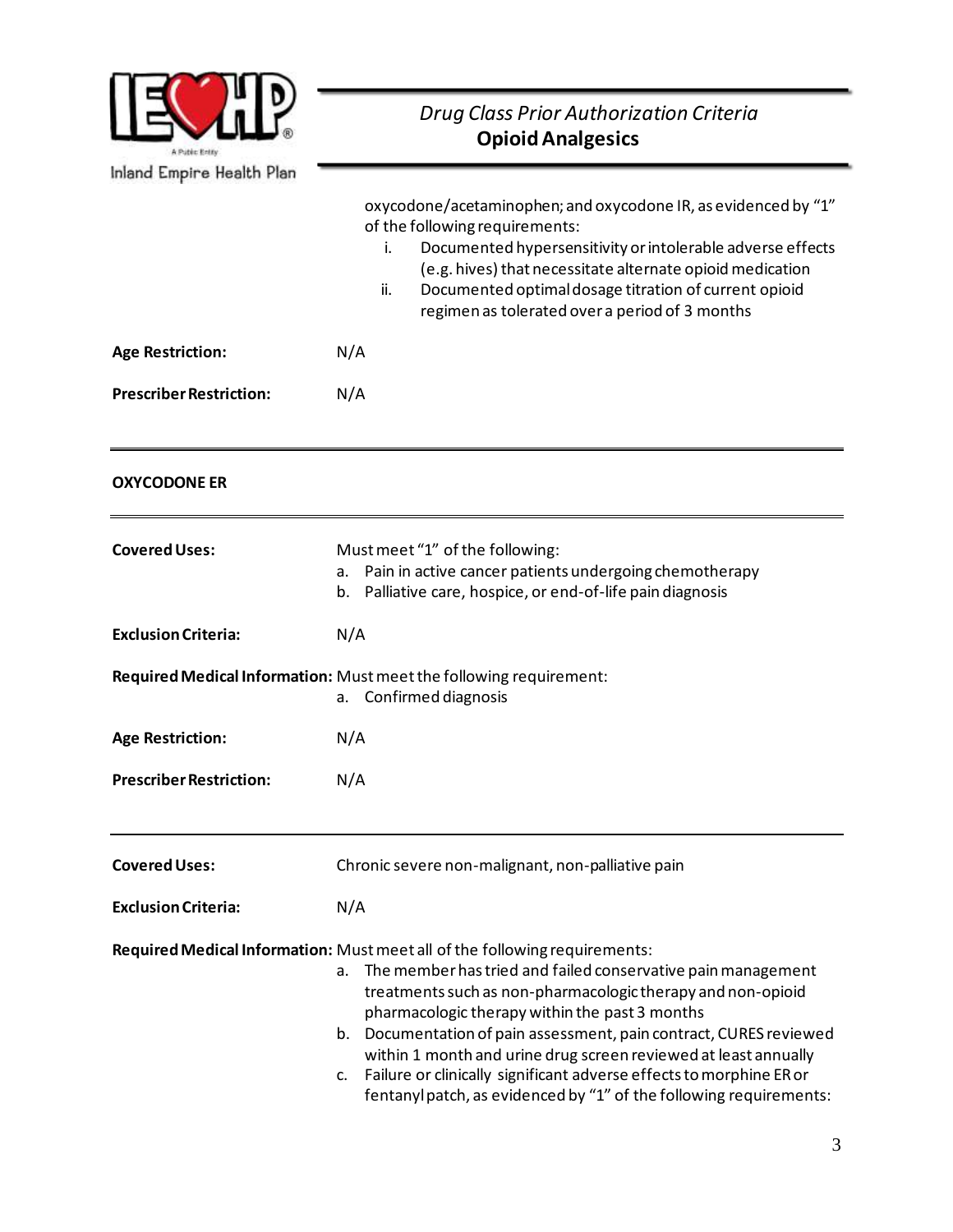

| <b>Indian Pilibile Hearth Light</b> |                                                                                                                                                                                                                                                                                                                                                                                                                                                                                                                                                                   |
|-------------------------------------|-------------------------------------------------------------------------------------------------------------------------------------------------------------------------------------------------------------------------------------------------------------------------------------------------------------------------------------------------------------------------------------------------------------------------------------------------------------------------------------------------------------------------------------------------------------------|
|                                     | Documented hypersensitivity or intolerable adverse effects<br>i.<br>(e.g. hives) that necessitate alternate opioid medication<br>Documented optimal dosage titration of current opioid<br>ii.<br>regimen as tolerated over a period of 3 months                                                                                                                                                                                                                                                                                                                   |
| <b>Age Restriction:</b>             | N/A                                                                                                                                                                                                                                                                                                                                                                                                                                                                                                                                                               |
| <b>Prescriber Restriction:</b>      | N/A                                                                                                                                                                                                                                                                                                                                                                                                                                                                                                                                                               |
| <b>TRAMADOL ER</b>                  |                                                                                                                                                                                                                                                                                                                                                                                                                                                                                                                                                                   |
| <b>Covered Uses:</b>                | Must meet "1" of the following:<br>Pain in active cancer patients undergoing chemotherapy<br>а.<br>b. Palliative care, hospice, or end-of-life pain diagnosis                                                                                                                                                                                                                                                                                                                                                                                                     |
| <b>Exclusion Criteria:</b>          | N/A                                                                                                                                                                                                                                                                                                                                                                                                                                                                                                                                                               |
|                                     | Required Medical Information: Must meet the following requirement:<br>a. Confirmed diagnosis                                                                                                                                                                                                                                                                                                                                                                                                                                                                      |
| <b>Age Restriction:</b>             | N/A                                                                                                                                                                                                                                                                                                                                                                                                                                                                                                                                                               |
| <b>Prescriber Restriction:</b>      | N/A                                                                                                                                                                                                                                                                                                                                                                                                                                                                                                                                                               |
| <b>Covered Uses:</b>                | Chronic severe non-malignant, non-palliative pain                                                                                                                                                                                                                                                                                                                                                                                                                                                                                                                 |
| <b>Exclusion Criteria:</b>          | N/A                                                                                                                                                                                                                                                                                                                                                                                                                                                                                                                                                               |
|                                     | Required Medical Information: Must meet all of the following requirements:<br>The member has tried and failed conservative pain management<br>а.<br>treatments such as non-pharmacologic therapy and non-opioid<br>pharmacologic therapy within the past 3 months<br>b. Documentation of pain assessment, pain contract, CURES reviewed<br>within 1 month and urine drug screen reviewed at least annually<br>Failure or clinically significant adverse effects to formulary tramadol<br>c.<br>at optimal dosage titration as tolerated over a period of 3 months |
| <b>Age Restriction:</b>             | N/A                                                                                                                                                                                                                                                                                                                                                                                                                                                                                                                                                               |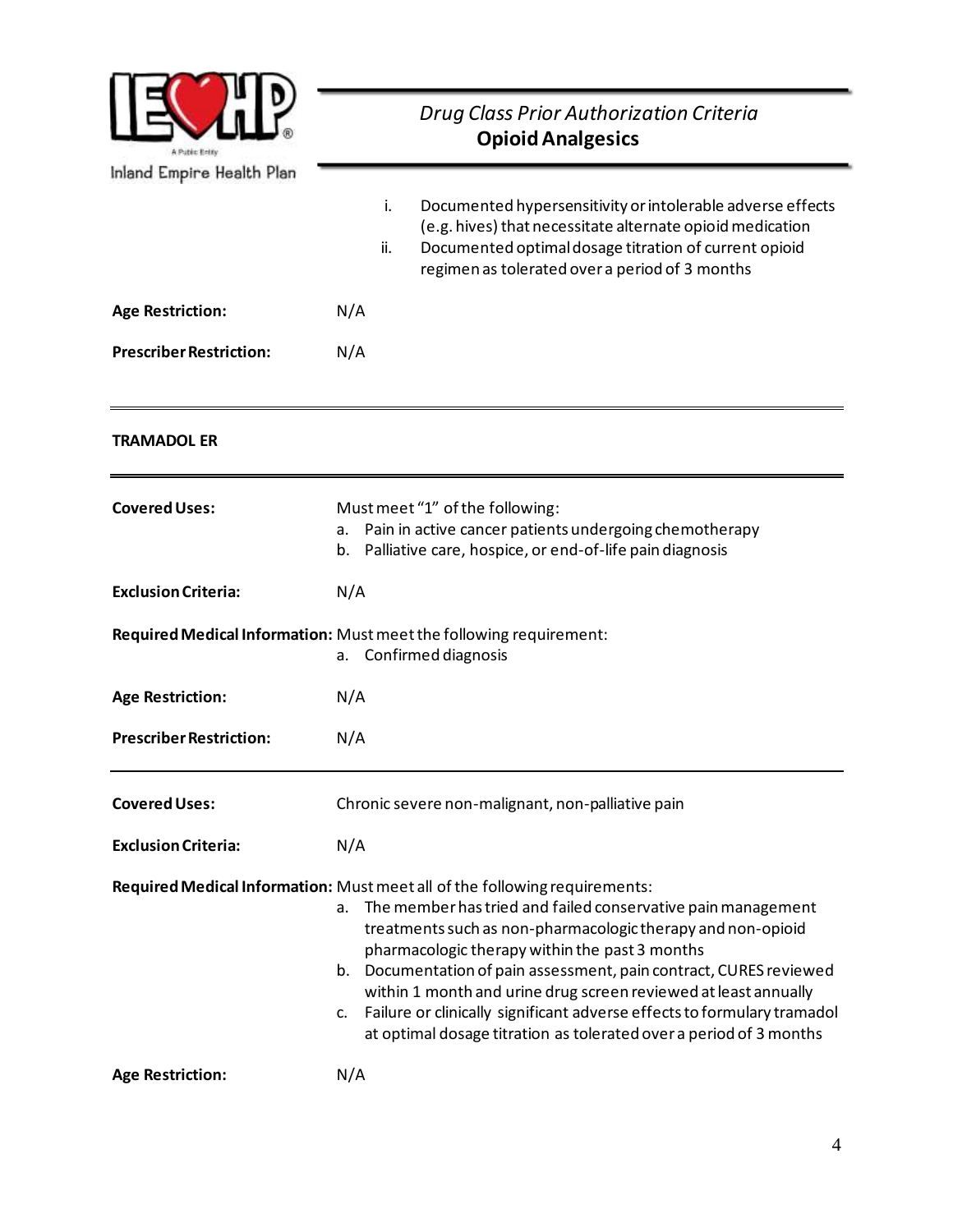

**Prescriber Restriction:** N/A

#### METHADONE,**NUCYNTA ER** (TAPENTADOL)

| <b>Covered Uses:</b>           | Must meet "1" of the following:<br>a. Pain in active cancer patients undergoing chemotherapy<br>b. Palliative care, hospice, or end-of-life pain diagnosis                                                                                                                                                                                                                                                                                                                                                                                                                                                                                                                                                                                                                                                                             |
|--------------------------------|----------------------------------------------------------------------------------------------------------------------------------------------------------------------------------------------------------------------------------------------------------------------------------------------------------------------------------------------------------------------------------------------------------------------------------------------------------------------------------------------------------------------------------------------------------------------------------------------------------------------------------------------------------------------------------------------------------------------------------------------------------------------------------------------------------------------------------------|
| <b>Exclusion Criteria:</b>     | N/A                                                                                                                                                                                                                                                                                                                                                                                                                                                                                                                                                                                                                                                                                                                                                                                                                                    |
|                                | Required Medical Information: Must meet the following requirement:<br>a. Confirmed diagnosis                                                                                                                                                                                                                                                                                                                                                                                                                                                                                                                                                                                                                                                                                                                                           |
| <b>Age Restriction:</b>        | N/A                                                                                                                                                                                                                                                                                                                                                                                                                                                                                                                                                                                                                                                                                                                                                                                                                                    |
| <b>Prescriber Restriction:</b> | N/A                                                                                                                                                                                                                                                                                                                                                                                                                                                                                                                                                                                                                                                                                                                                                                                                                                    |
| <b>Covered Uses:</b>           | Chronic severe non-malignant, non-palliative pain                                                                                                                                                                                                                                                                                                                                                                                                                                                                                                                                                                                                                                                                                                                                                                                      |
| <b>Exclusion Criteria:</b>     | N/A                                                                                                                                                                                                                                                                                                                                                                                                                                                                                                                                                                                                                                                                                                                                                                                                                                    |
|                                | Required Medical Information: Must meet all of the following requirements:<br>The member has tried and failed conservative pain management<br>a.<br>treatments such as non-pharmacologic therapy and non-opioid<br>pharmacologic therapy within the past 3 months<br>b. Documentation of pain assessment, pain contract, CURES reviewed<br>within 1 month and urine drug screen reviewed at least annually<br>Failure or clinically significant adverse effects to morphine ER or<br>c.<br>fentanyl patch; and oxycodone ER, as evidenced by one of the<br>following requirements:<br>Documented hypersensitivity or intolerable adverse effects<br>i.<br>(e.g., hives) that necessitate alternate opioid medication<br>Documented optimal dosage titration of current opioid<br>ii.<br>regimen as tolerated over a period of 3 months |
| <b>Age Restriction:</b>        | N/A                                                                                                                                                                                                                                                                                                                                                                                                                                                                                                                                                                                                                                                                                                                                                                                                                                    |
| <b>Prescriber Restriction:</b> | Oncologist, pain specialist or palliative care specialist                                                                                                                                                                                                                                                                                                                                                                                                                                                                                                                                                                                                                                                                                                                                                                              |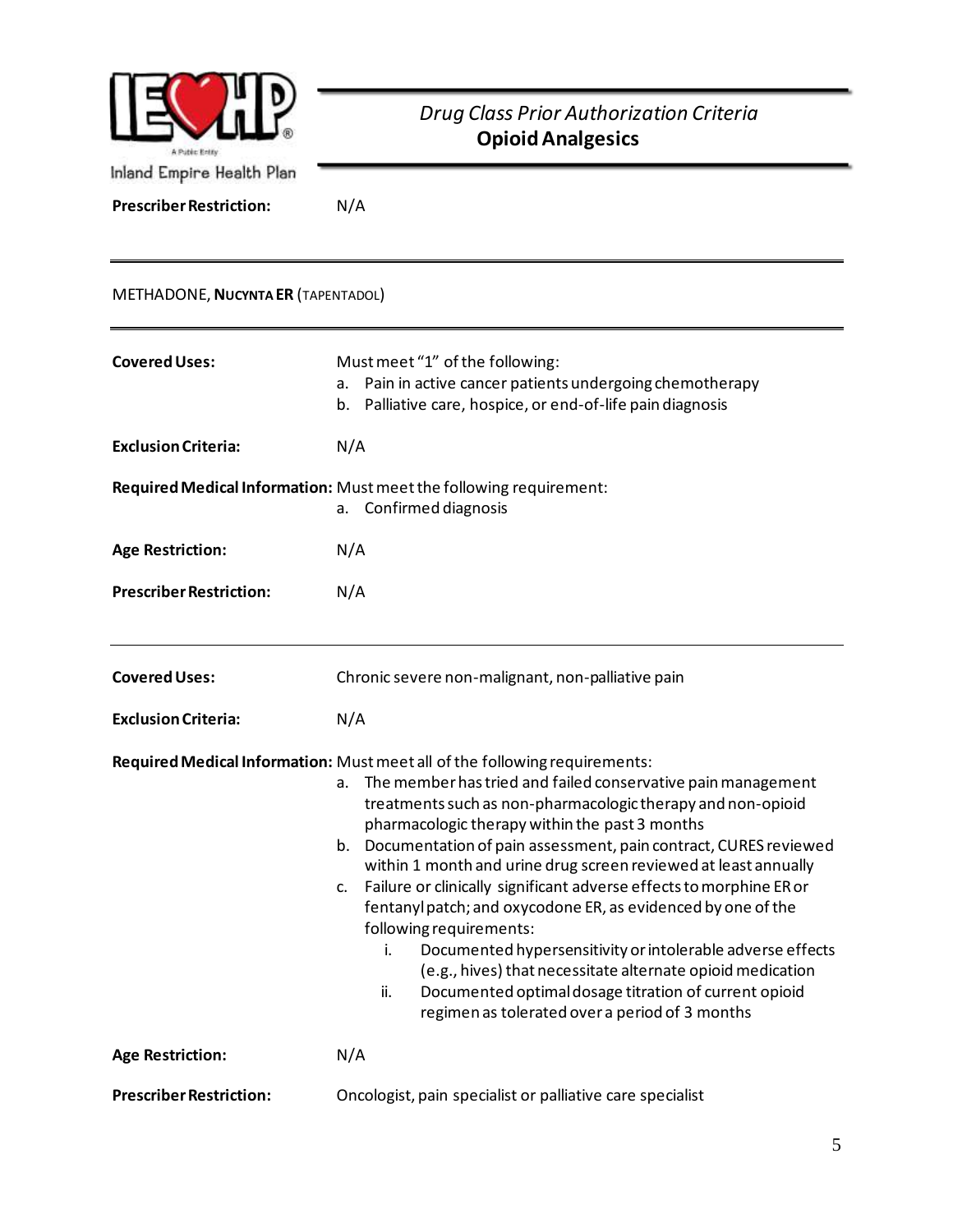

**FENTANYL TRANSDERMAL** (12 MCG/HR, 25 MCG/HR, 50 MCG/HR) THAT EXCEED QUANTITY LIMIT OF 10 PATCHES OVER 30 DAYS

| <b>Covered Uses:</b>           | Must meet "1" of the following:<br>a. Pain in active cancer patients undergoing chemotherapy<br>b. Palliative care, hospice, or end-of-life pain diagnosis                                                                                                                                                                                                                                                                                                                                                                                                                                                                                                                                                                                                                                                                                                          |
|--------------------------------|---------------------------------------------------------------------------------------------------------------------------------------------------------------------------------------------------------------------------------------------------------------------------------------------------------------------------------------------------------------------------------------------------------------------------------------------------------------------------------------------------------------------------------------------------------------------------------------------------------------------------------------------------------------------------------------------------------------------------------------------------------------------------------------------------------------------------------------------------------------------|
| <b>Exclusion Criteria:</b>     | N/A                                                                                                                                                                                                                                                                                                                                                                                                                                                                                                                                                                                                                                                                                                                                                                                                                                                                 |
|                                | Required Medical Information: Must meet the following requirement:<br>Confirmed diagnosis<br>а.                                                                                                                                                                                                                                                                                                                                                                                                                                                                                                                                                                                                                                                                                                                                                                     |
| <b>Age Restriction:</b>        | N/A                                                                                                                                                                                                                                                                                                                                                                                                                                                                                                                                                                                                                                                                                                                                                                                                                                                                 |
| <b>Prescriber Restriction:</b> | N/A                                                                                                                                                                                                                                                                                                                                                                                                                                                                                                                                                                                                                                                                                                                                                                                                                                                                 |
| <b>Covered Uses:</b>           | Chronic severe non-malignant, non-palliative pain                                                                                                                                                                                                                                                                                                                                                                                                                                                                                                                                                                                                                                                                                                                                                                                                                   |
| <b>Exclusion Criteria:</b>     | N/A                                                                                                                                                                                                                                                                                                                                                                                                                                                                                                                                                                                                                                                                                                                                                                                                                                                                 |
|                                | Required Medical Information: Must meet all of the following requirements:<br>Documented established opioid tolerance (i.e. taking for one week<br>а.<br>or longer, around-the-lock opioid consistent of at least 60 mg or oral<br>morphine per day, at least 25 mcg of transdermal fentanyl per hour,<br>30 mg of oral oxymorphone per day, at least 60 mg of oral<br>hydrocodone per day, or an equianalgesic dose of another opioid for<br>a week or longer);<br>b. Documentation of pain assessment, pain contract, CURES reviewed<br>within 30 days and UDS reviewed at least annually<br>Medical justification of more frequent dosing and the benefits<br>c.<br>outweigh the risks<br>d. If overall MME is greater than or equal to IEHP high daily morphine<br>equivalent limit, the High Daily Morphine Equivalent Dose policy and<br>criteria must be met |
| <b>Age Restriction:</b>        | N/A                                                                                                                                                                                                                                                                                                                                                                                                                                                                                                                                                                                                                                                                                                                                                                                                                                                                 |
| <b>Prescriber Restriction:</b> | N/A                                                                                                                                                                                                                                                                                                                                                                                                                                                                                                                                                                                                                                                                                                                                                                                                                                                                 |